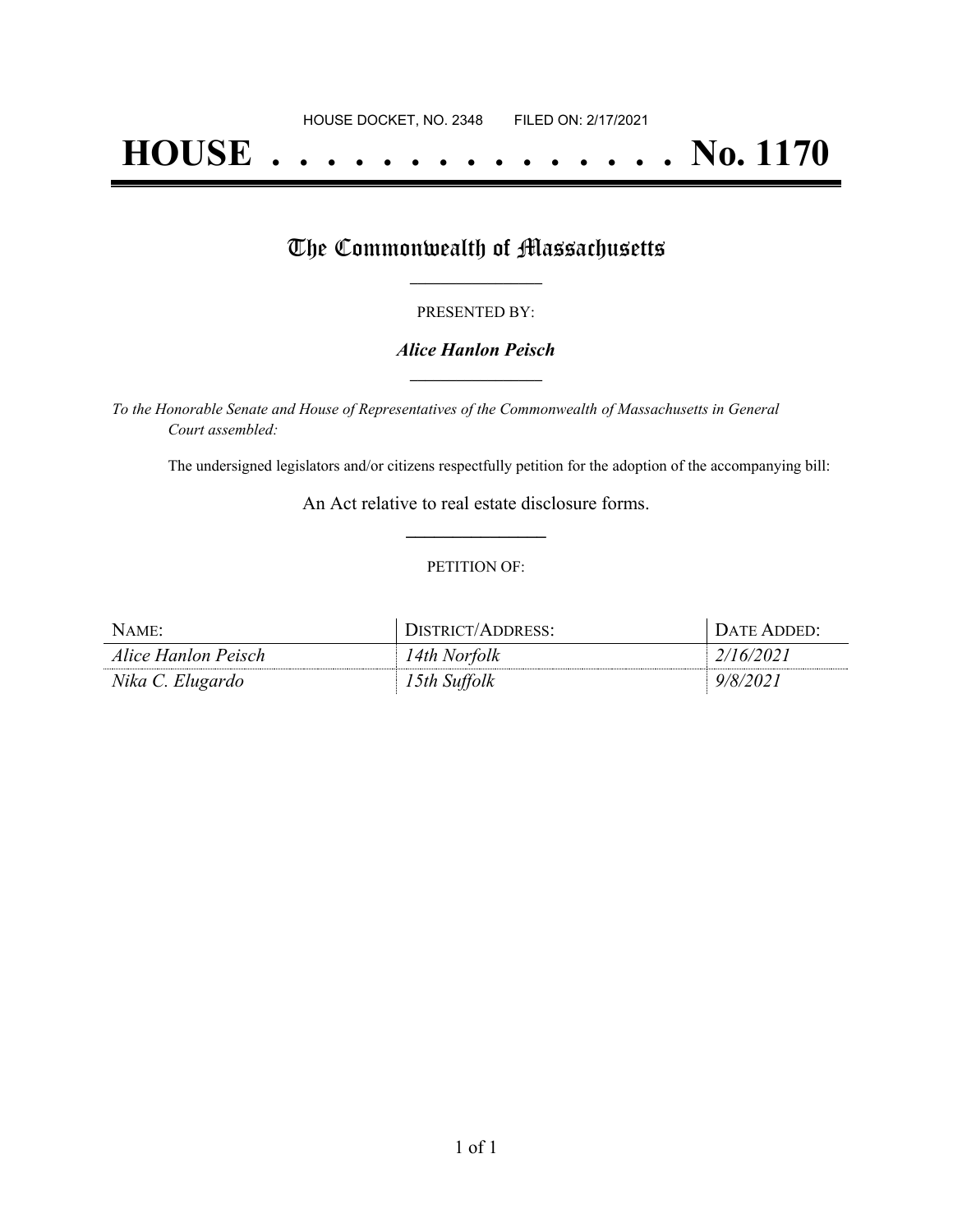## **HOUSE . . . . . . . . . . . . . . . No. 1170**

By Ms. Peisch of Wellesley, a petition (accompanied by bill, House, No. 1170) of Alice Hanlon Peisch that the Attorney General promulgate regulations to create a standard disclosure form for residential real estate sales. Financial Services.

### The Commonwealth of Massachusetts

**In the One Hundred and Ninety-Second General Court (2021-2022) \_\_\_\_\_\_\_\_\_\_\_\_\_\_\_**

**\_\_\_\_\_\_\_\_\_\_\_\_\_\_\_**

An Act relative to real estate disclosure forms.

Be it enacted by the Senate and House of Representatives in General Court assembled, and by the authority *of the same, as follows:*

|                | Chapter 93 of the General Laws, as appearing in the 2018 Official Edition, is hereby             |
|----------------|--------------------------------------------------------------------------------------------------|
| 2              | amended after section 114 by adding the following section:-                                      |
| 3              | <b>SECTION 115.</b>                                                                              |
| $\overline{4}$ | (a) The office of the attorney general shall promulgate regulations to create a standard         |
| 5              | disclosure form for real estate sales.                                                           |
| 6              | (b) Such a form shall disclose all relevant and material information known to a real estate      |
| 7              | broker or real estate salesman as defined in section 87PP of chapter 112 of the General Laws, or |
| 8              | a seller, about the property to be sold, and shall include information on, but not limited to:   |
| 9              | (1) the roof, foundation, and other structural components,                                       |
| 10             | (2) appliances,                                                                                  |